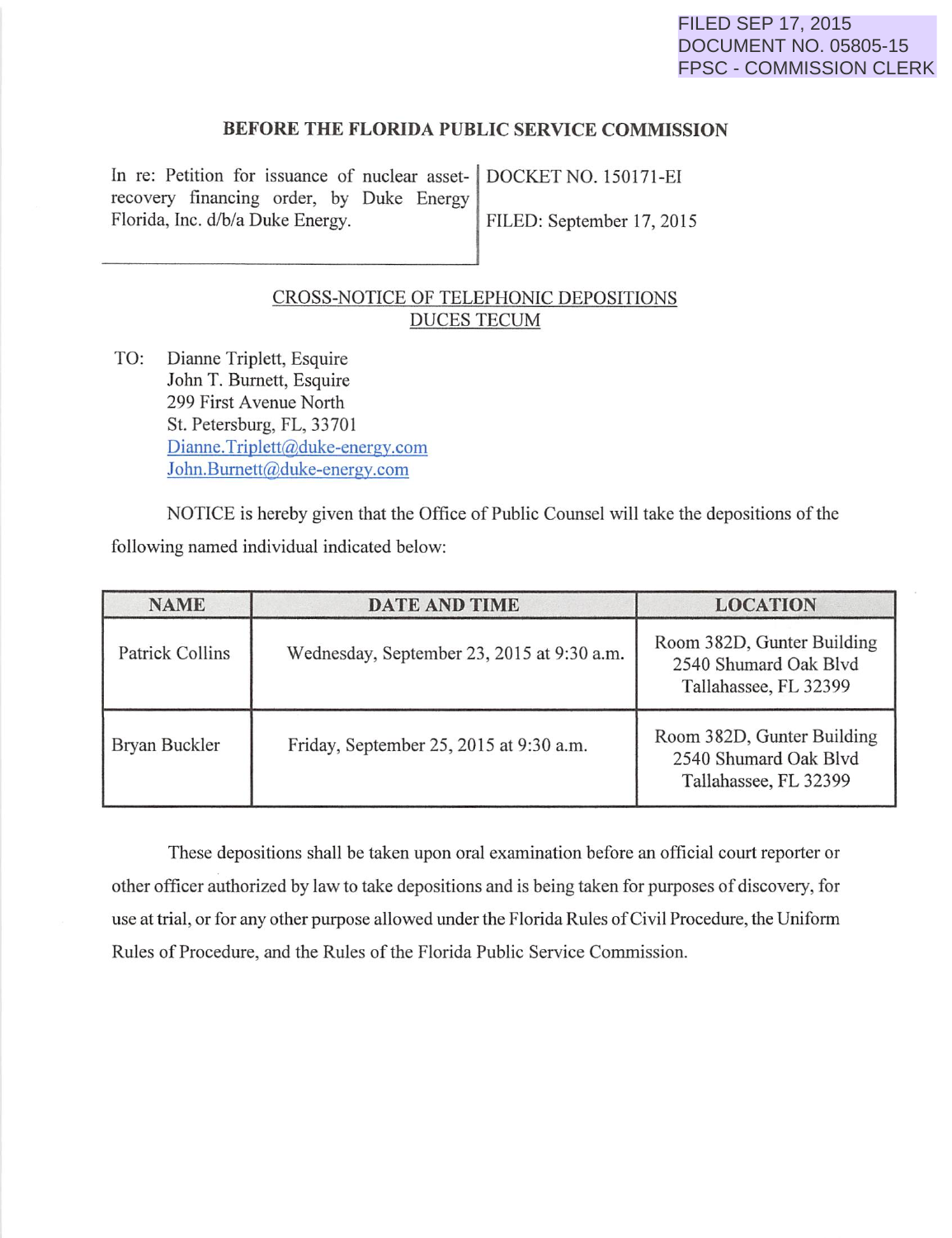Please govern yourselves accordingly.

 $\widehat{\mathcal{A}}_0$ 

Charles J. Rehwinkel

Deputy Public Counsel

Office of Public Counsel c/o The Florida Legislature 111 West Madison Street Room 812 Tallahassee, FL 32399-1400

Attorney for the Citizens of the State of Florida